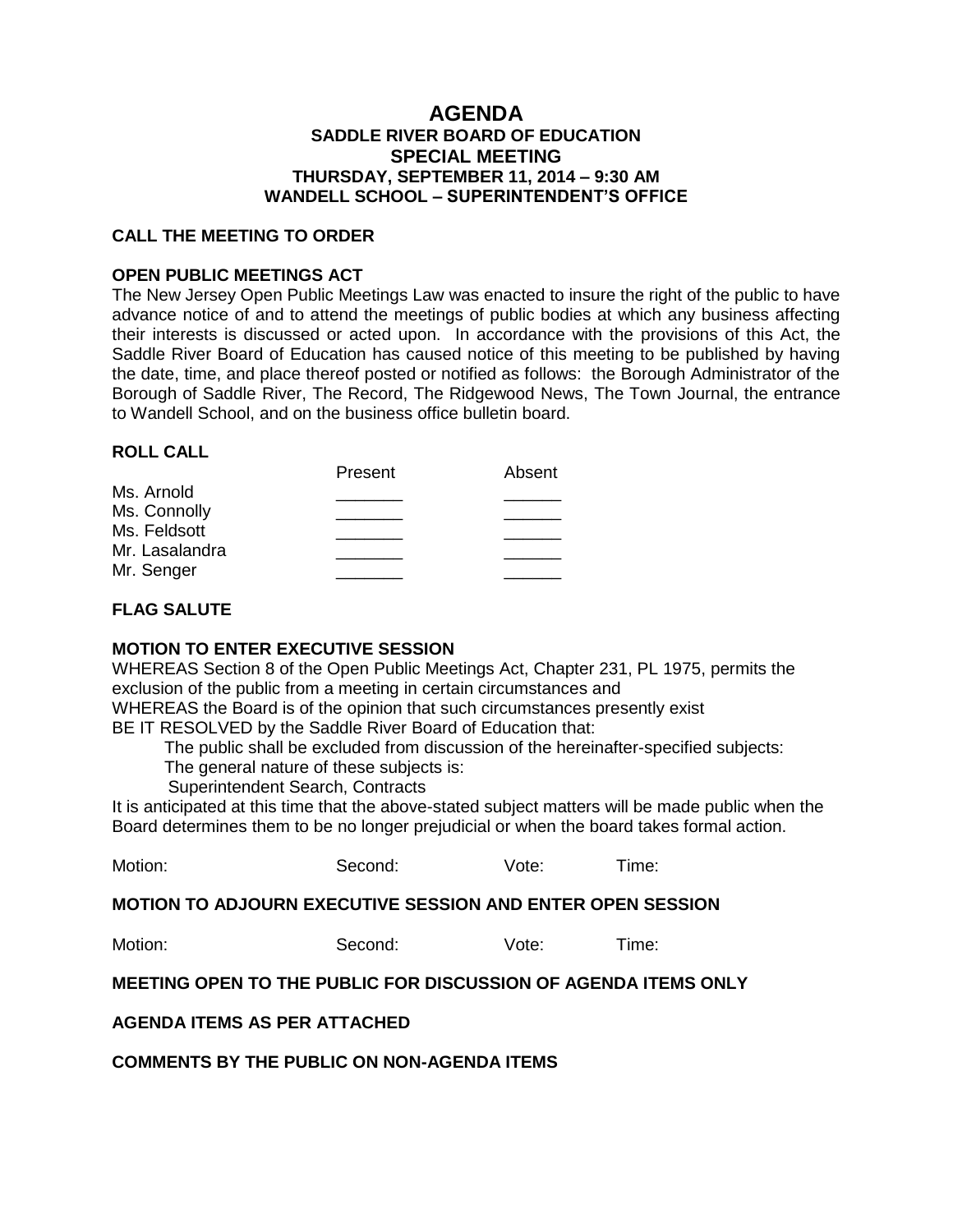### **MOTION TO ADJOURN MEETING**

Motion: Second: Vote: Time:

#### **ADMINISTRATION**

## **A-786 APPROVAL OF WANDELL BASEBALL FIELD REFURBISHMENT BY HHK/SR BASEBALL AND SOFTBALL ASSOCIATION**

BE IT RESOLVED that the Saddle River Board of Education approves the proposal of the Ho-Ho-Kus/Saddle River Baseball Association provided to the Board by Mr. Louis Mastriano to have the HHK/SR Baseball Association fund all labor and materials for:

Partially renovating the Wandell School Baseball Field in the following areas: spread, rototill and grade twenty-five (25) tons infield clay; spread rototill and level one (1) pallet Pro's Choice Red Clay Conditioner (40 bags); and Re-edge the infield perimeter, with all work to be performed by Robert W. Wogisch Landscape Contractors, Inc. This approval is pending BOE receipt of required insurance documents from the contractors.

ALL ADMINISTRATION MOTIONS BUNDLED FOR SINGLE VOTE: Motion: Second: Vote:

## **EDUCATION**

# **E-766 TUITION – SPECIAL EDUCATION – FRANKLIN LAKES SCHOOL DISTRICT– 2014- 2015**

BE IT RESOLVED that the Saddle River Board of Education authorizes the placement of one Saddle River special education student, to attend Woodside Avenue School in the Franklin Lakes School District in Franklin Lakes, New Jersey, for the school year 2014-2015, in an amount of \$73,600.

## **E-767 EXTRA RELATED SERVICES – SPECIAL EDUCATION – BERGEN COUNTY SPECIAL SERVICES – BLESHMAN REGIONAL DAY SCHOOL – 2014-2015**

BE IT RESOLVED to approve payment to Bergen County Special Services – Bleshman Regional Day School for three (3) extra related services (OT, PT, Speech) for one (1) special education student for the 2014-2015 school year in an amount of \$7,068 for the school year (\$62 x 38 weeks x 3 services).

ALL EDUCATION MOTIONS BUNDLED FOR SINGLE VOTE: Motion: Second: Second: Vote:

### **HUMAN RESOURCES**

### **HR-1108 WOODWARD – INCREASE IN FTE**

BE IT RESOLVED, upon recommendation of the Superintendent, to increase the full time equivalent hours for Michelle Woodward from .57 FTE to .8 FTE effective September 15, 2014.

### **HR-1109 CECCON – SOCCER COACH**

BE IT RESOLVED, upon recommendation of the Superintendent, to approve Anthony Ceccon as Wandell School Soccer Coach for the 2014-2015 school year at an annual stipend of \$2,400.00.

| ALL HUMAN RESOURCE MOTIONS BUNDLED FOR SINGLE ROLL CALL VOTE |         |     |     |     |
|--------------------------------------------------------------|---------|-----|-----|-----|
| Motion:                                                      | Second: |     |     |     |
| Roll Call Vote:                                              | RA:     | JC: | IF. | HS: |